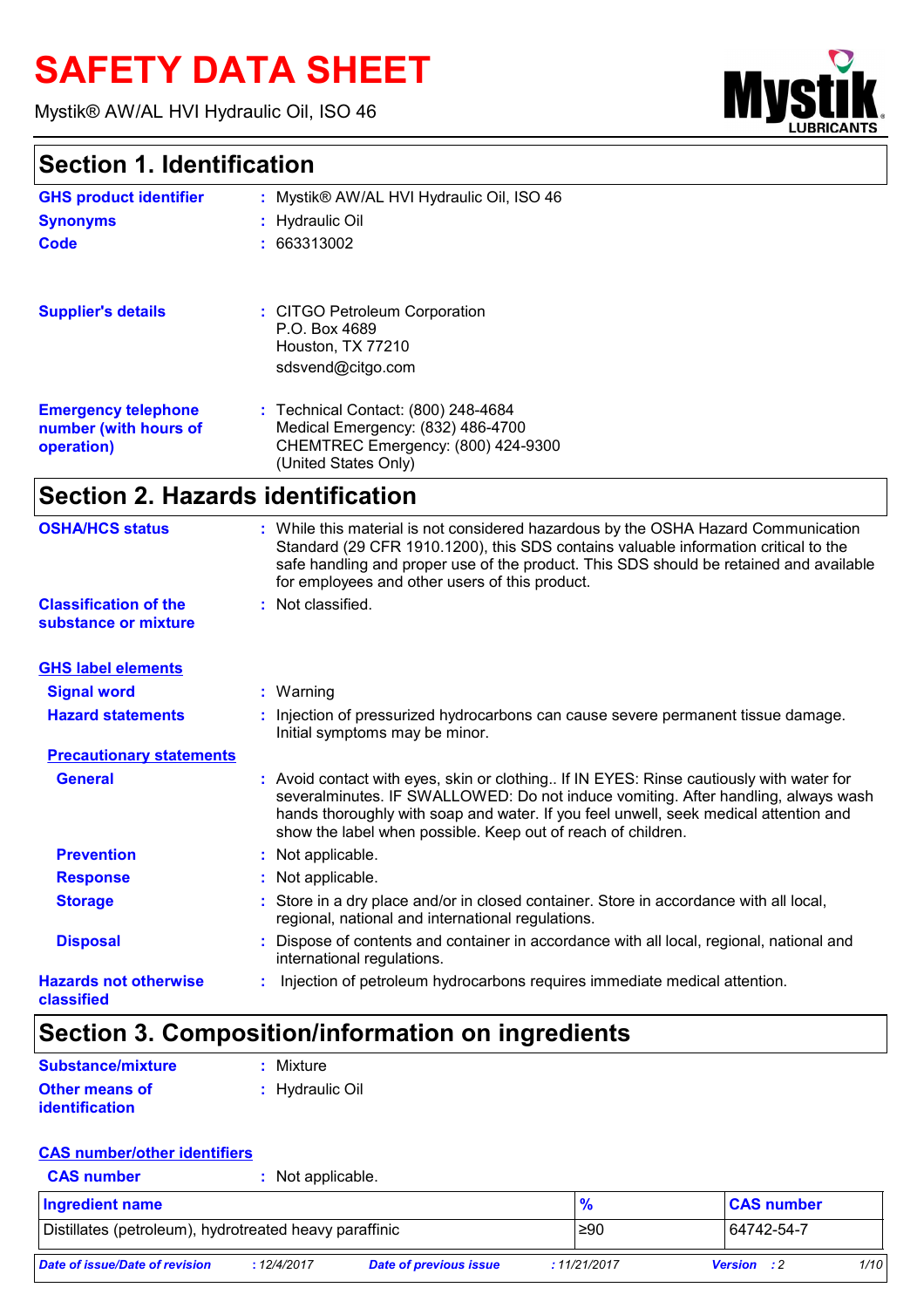# **Section 3. Composition/information on ingredients**

Any concentration shown as a range is to protect confidentiality or is due to process variation.

**There are no additional ingredients present which, within the current knowledge of the supplier and in the concentrations applicable, are classified as hazardous to health or the environment and hence require reporting in this section.**

**Occupational exposure limits, if available, are listed in Section 8.**

### **Section 4. First aid measures**

| <b>Description of necessary first aid measures</b> |  |                                                                                                                                                                                                                                        |  |
|----------------------------------------------------|--|----------------------------------------------------------------------------------------------------------------------------------------------------------------------------------------------------------------------------------------|--|
| <b>Eye contact</b>                                 |  | : Immediately flush eyes with plenty of water, occasionally lifting the upper and lower<br>eyelids. Check for and remove any contact lenses. Get medical attention if irritation<br>occurs.                                            |  |
| <b>Inhalation</b>                                  |  | : Remove victim to fresh air and keep at rest in a position comfortable for breathing. Get<br>medical attention if symptoms occur.                                                                                                     |  |
| <b>Skin contact</b>                                |  | : Flush contaminated skin with plenty of water. Remove contaminated clothing and<br>shoes. Get medical attention if symptoms occur.                                                                                                    |  |
| <b>Ingestion</b>                                   |  | : Wash out mouth with water. Remove victim to fresh air and keep at rest in a position<br>comfortable for breathing. Do not induce vomiting unless directed to do so by medical<br>personnel. Get medical attention if symptoms occur. |  |

| <b>Most important symptoms/effects, acute and delayed</b> |                                                                                                                                                                                                                                            |
|-----------------------------------------------------------|--------------------------------------------------------------------------------------------------------------------------------------------------------------------------------------------------------------------------------------------|
| <b>Potential acute health effects</b>                     |                                                                                                                                                                                                                                            |
| Eye contact                                               | : No known significant effects or critical hazards.                                                                                                                                                                                        |
| <b>Inhalation</b>                                         | : No known significant effects or critical hazards.                                                                                                                                                                                        |
| <b>Skin contact</b>                                       | : Injection of pressurized hydrocarbons can cause severe permanent tissue damage.<br>Initial symptoms may be minor.                                                                                                                        |
| <b>Ingestion</b>                                          | : No known significant effects or critical hazards.                                                                                                                                                                                        |
| <b>Over-exposure signs/symptoms</b>                       |                                                                                                                                                                                                                                            |
| Eye contact                                               | : No specific data.                                                                                                                                                                                                                        |
| <b>Inhalation</b>                                         | : No specific data.                                                                                                                                                                                                                        |
| <b>Skin contact</b>                                       | : No specific data.                                                                                                                                                                                                                        |
| <b>Ingestion</b>                                          | : No specific data.                                                                                                                                                                                                                        |
|                                                           | <u>Indication of immediate medical attention and special treatment needed, if necessary</u>                                                                                                                                                |
| <b>Notes to physician</b>                                 | : In the event of injection in underlying tissue, immediate treatment should include<br>extensive incision, debridement and saline irrigation. Inadequate treatment can result in<br>ischemia and gangrene. Early symptoms may be minimal. |
| <b>Specific treatments</b>                                | : Treat symptomatically and supportively.                                                                                                                                                                                                  |
| <b>Protection of first-aiders</b>                         | : No action shall be taken involving any personal risk or without suitable training.                                                                                                                                                       |

**See toxicological information (Section 11)**

#### **Section 5. Fire-fighting measures**

| <b>Extinguishing media</b>                           |                                                                                       |
|------------------------------------------------------|---------------------------------------------------------------------------------------|
| <b>Suitable extinguishing</b><br>media               | : Use an extinguishing agent suitable for the surrounding fire.                       |
| Unsuitable extinguishing<br>media                    | : None known.                                                                         |
| <b>Specific hazards arising</b><br>from the chemical | : In a fire or if heated, a pressure increase will occur and the container may burst. |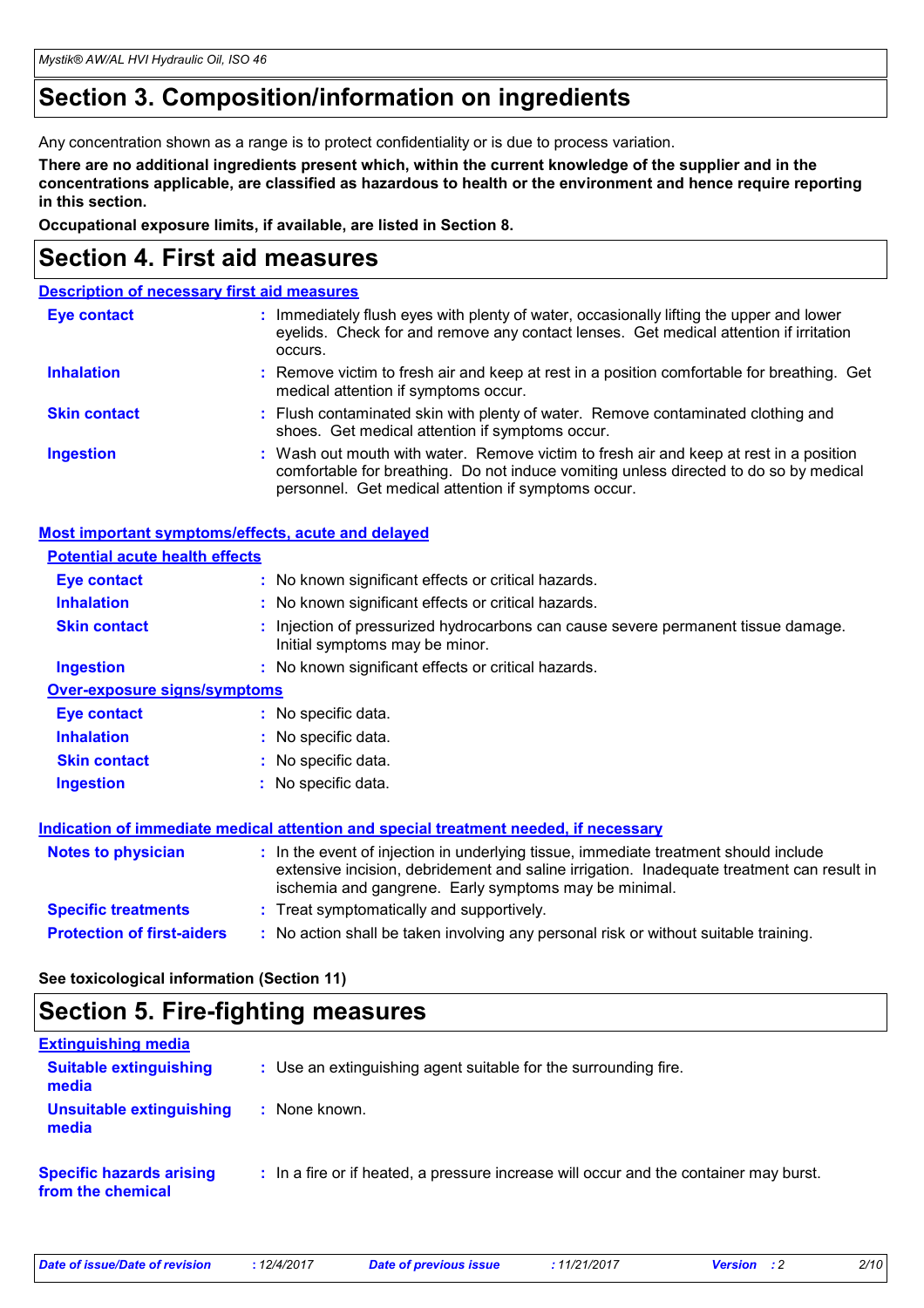# **Section 5. Fire-fighting measures**

| <b>Hazardous thermal</b><br>decomposition products       | Decomposition products may include the following materials:<br>carbon dioxide<br>carbon monoxide<br>halogenated compounds                                                                           |
|----------------------------------------------------------|-----------------------------------------------------------------------------------------------------------------------------------------------------------------------------------------------------|
| <b>Special protective actions</b><br>for fire-fighters   | : Promptly isolate the scene by removing all persons from the vicinity of the incident if<br>there is a fire. No action shall be taken involving any personal risk or without suitable<br>training. |
| <b>Special protective</b><br>equipment for fire-fighters | Fire-fighters should wear appropriate protective equipment and self-contained breathing<br>apparatus (SCBA) with a full face-piece operated in positive pressure mode.                              |

# **Section 6. Accidental release measures**

|                                                              | <b>Personal precautions, protective equipment and emergency procedures</b>                                                                                                                                                                                                                                                                                                                                                                                                                                                                                                                 |
|--------------------------------------------------------------|--------------------------------------------------------------------------------------------------------------------------------------------------------------------------------------------------------------------------------------------------------------------------------------------------------------------------------------------------------------------------------------------------------------------------------------------------------------------------------------------------------------------------------------------------------------------------------------------|
| For non-emergency<br>personnel                               | : No action shall be taken involving any personal risk or without suitable training.<br>Evacuate surrounding areas. Keep unnecessary and unprotected personnel from<br>entering. Do not touch or walk through spilled material. Put on appropriate personal<br>protective equipment.                                                                                                                                                                                                                                                                                                       |
|                                                              | For emergency responders : If specialized clothing is required to deal with the spillage, take note of any information in<br>Section 8 on suitable and unsuitable materials. See also the information in "For non-<br>emergency personnel".                                                                                                                                                                                                                                                                                                                                                |
| <b>Environmental precautions</b>                             | : Avoid dispersal of spilled material and runoff and contact with soil, waterways, drains<br>and sewers. Inform the relevant authorities if the product has caused environmental<br>pollution (sewers, waterways, soil or air).                                                                                                                                                                                                                                                                                                                                                            |
| <b>Methods and materials for containment and cleaning up</b> |                                                                                                                                                                                                                                                                                                                                                                                                                                                                                                                                                                                            |
| <b>Small spill</b>                                           | : Stop leak if without risk. Move containers from spill area. Dilute with water and mop up<br>if water-soluble. Alternatively, or if water-insoluble, absorb with an inert dry material and<br>place in an appropriate waste disposal container. Dispose of via a licensed waste<br>disposal contractor.                                                                                                                                                                                                                                                                                   |
| <b>Large spill</b>                                           | : Stop leak if without risk. Move containers from spill area. Prevent entry into sewers,<br>water courses, basements or confined areas. Wash spillages into an effluent treatment<br>plant or proceed as follows. Contain and collect spillage with non-combustible,<br>absorbent material e.g. sand, earth, vermiculite or diatomaceous earth and place in<br>container for disposal according to local regulations (see Section 13). Dispose of via a<br>licensed waste disposal contractor. Note: see Section 1 for emergency contact<br>information and Section 13 for waste disposal. |

# **Section 7. Handling and storage**

| <b>Precautions for safe handling</b>                                             |    |                                                                                                                                                                                                                                                                                                                                                                                                                                                                                                                                                                                  |
|----------------------------------------------------------------------------------|----|----------------------------------------------------------------------------------------------------------------------------------------------------------------------------------------------------------------------------------------------------------------------------------------------------------------------------------------------------------------------------------------------------------------------------------------------------------------------------------------------------------------------------------------------------------------------------------|
| <b>Protective measures</b>                                                       |    | : Put on appropriate personal protective equipment (see Section 8).                                                                                                                                                                                                                                                                                                                                                                                                                                                                                                              |
| <b>Advice on general</b><br>occupational hygiene                                 |    | Eating, drinking and smoking should be prohibited in areas where this material is<br>handled, stored and processed. Workers should wash hands and face before eating,<br>drinking and smoking. Remove contaminated clothing and protective equipment before<br>entering eating areas. See also Section 8 for additional information on hygiene<br>measures.                                                                                                                                                                                                                      |
| <b>Conditions for safe storage,</b><br>including any<br><b>incompatibilities</b> | ÷. | Store in accordance with local regulations. Store in original container protected from<br>direct sunlight in a dry, cool and well-ventilated area, away from incompatible materials<br>(see Section 10) and food and drink. Keep container tightly closed and sealed until<br>ready for use. Containers that have been opened must be carefully resealed and kept<br>upright to prevent leakage. Do not store in unlabeled containers. Use appropriate<br>containment to avoid environmental contamination. See Section 10 for incompatible<br>materials before handling or use. |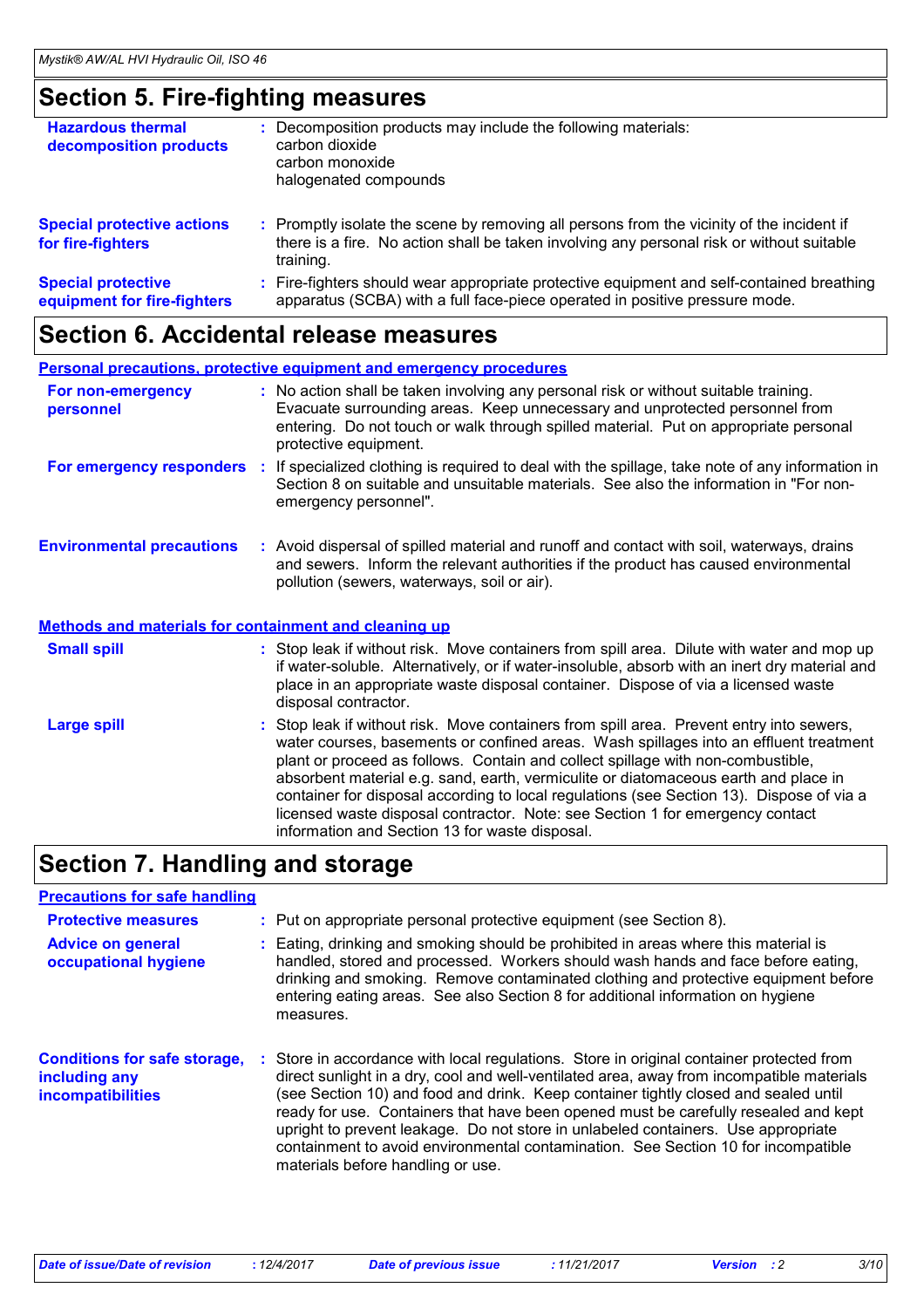#### **Section 7. Handling and storage**

Bulk Storage Conditions: Maintain all storage tanks in accordance with applicable regulations. Use necessary controls to monitor tank inventories. Inspect all storage tanks on a periodic basis. Test tanks and associated piping for tightness. Maintain the automatic leak detection devices to assure proper working condition.

#### **Section 8. Exposure controls/personal protection**

#### **Control parameters**

**Occupational exposure limits**

Distillates (petroleum), hydrotreated heavy paraffinic **ACGIH TLV (United States, 3/2016).** 

#### TWA: 5 mg/m<sup>3</sup> 8 hours. Form: Inhalable fraction **OSHA PEL (United States, 6/2016).** TWA:  $5 \text{ mg/m}^3$  8 hours. **NIOSH REL (United States, 10/2013).** TWA: 5 mg/m<sup>3</sup> 10 hours. Form: Mist STEL: 10 mg/m<sup>3</sup> 15 minutes. Form: Mist

| <b>Appropriate engineering</b><br><b>controls</b> | : Good general ventilation should be sufficient to control worker exposure to airborne<br>contaminants.                                                                                                                                                                                                                                                                                                                                                                                                                                             |
|---------------------------------------------------|-----------------------------------------------------------------------------------------------------------------------------------------------------------------------------------------------------------------------------------------------------------------------------------------------------------------------------------------------------------------------------------------------------------------------------------------------------------------------------------------------------------------------------------------------------|
| <b>Environmental exposure</b><br><b>controls</b>  | : Emissions from ventilation or work process equipment should be checked to ensure<br>they comply with the requirements of environmental protection legislation. In some<br>cases, vapor controls, filters or engineering modifications to the process equipment will<br>be necessary to reduce emissions to acceptable levels.                                                                                                                                                                                                                     |
| <b>Individual protection measures</b>             |                                                                                                                                                                                                                                                                                                                                                                                                                                                                                                                                                     |
| <b>Hygiene measures</b>                           | : Wash hands, forearms and face thoroughly after handling chemical products, before<br>eating, smoking and using the lavatory and at the end of the working period.<br>Appropriate techniques should be used to remove potentially contaminated clothing.<br>Wash contaminated clothing before reusing. Ensure that eyewash stations and safety<br>showers are close to the workstation location.                                                                                                                                                   |
| <b>Eye/face protection</b>                        | : Safety glasses equipped with side shields are recommended as minimum protection in<br>industrial settings. If contact is possible, the following protection should be worn, unless<br>the assessment indicates a higher degree of protection: chemical splash goggles.<br>Safety eyewear complying with an approved standard should be used when a risk<br>assessment indicates this is necessary to avoid exposure to liquid splashes, mists,<br>gases or dusts. If inhalation hazards exist, a full-face respirator may be required<br>instead. |
| <b>Skin protection</b>                            |                                                                                                                                                                                                                                                                                                                                                                                                                                                                                                                                                     |
| <b>Hand protection</b>                            | : Chemical-resistant gloves complying with an approved standard should be worn at all<br>times when handling chemical products if a risk assessment indicates this is necessary.                                                                                                                                                                                                                                                                                                                                                                    |
| <b>Body protection</b>                            | : Personal protective equipment for the body should be selected based on the task being<br>performed and the risks involved and should be approved by a specialist before<br>handling this product.                                                                                                                                                                                                                                                                                                                                                 |
| <b>Other skin protection</b>                      | : Avoid skin contact with liquid. Appropriate footwear and any additional skin protection<br>measures should be selected based on the task being performed and the risks involved<br>and should be approved by a specialist before handling this product. Leather boots are<br>not protective for liquid contact.                                                                                                                                                                                                                                   |
| <b>Respiratory protection</b>                     | : Avoid inhalation of gases, vapors, mists or dusts. Use a properly fitted, air-purifying or<br>supplied-air respirator complying with an approved standard if a risk assessment<br>indicates this is necessary. Respirator selection must be based on known or anticipated<br>exposure levels, the hazards of the product and the safe working limits of the selected<br>respirator.                                                                                                                                                               |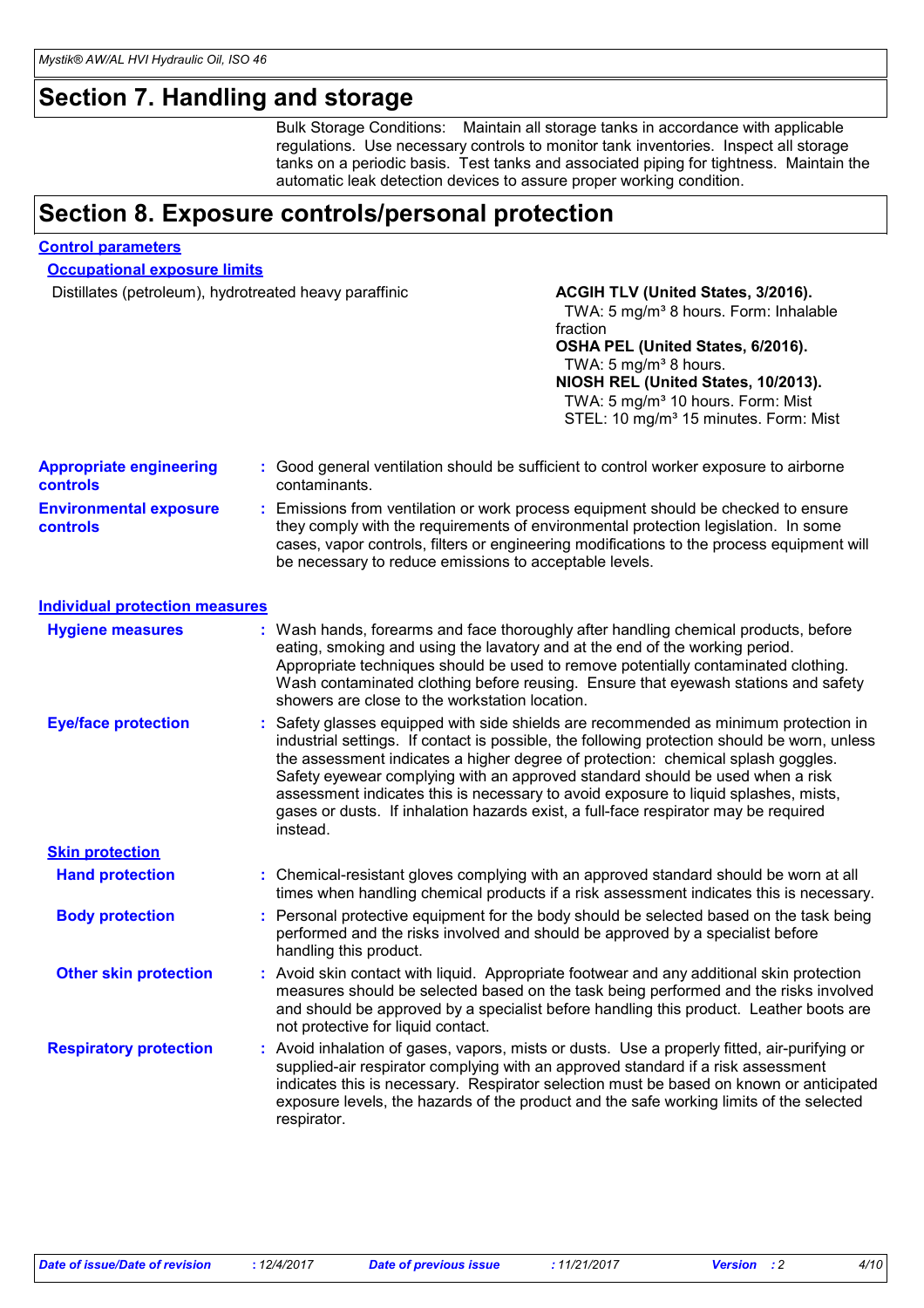# **Section 9. Physical and chemical properties**

#### **Appearance**

| <b>Physical state</b>                           | $:$ Liquid.                                                  |
|-------------------------------------------------|--------------------------------------------------------------|
| <b>Color</b>                                    | : Green.                                                     |
| <b>Odor</b>                                     | : Mild petroleum odor                                        |
| рH                                              | $:$ Not available.                                           |
| <b>Boiling point</b>                            | : Not available.                                             |
| <b>Flash point</b>                              | : Open cup: $224^{\circ}$ C (435.2°F) [Cleveland.]           |
| Lower and upper explosive<br>(flammable) limits | : Not available.                                             |
| <b>Vapor pressure</b>                           | $:$ <0.0013 kPa (<0.01 mm Hg) [room temperature]             |
| <b>Vapor density</b>                            | : $>1$ [Air = 1]                                             |
| <b>Relative density</b>                         | : 0.87                                                       |
| <b>Density Ibs/gal</b>                          | $: 7.26$ lbs/gal                                             |
| Density gm/cm <sup>3</sup>                      | $:$ Not available.                                           |
| <b>Gravity, <sup>o</sup>API</b>                 | : 30.8                                                       |
| Flow time (ISO 2431)                            | : Not available.                                             |
| <b>Viscosity</b>                                | : Kinematic (40°C (104°F)): 0.46 cm <sup>2</sup> /s (46 cSt) |
| <b>Viscosity SUS</b>                            | : 220 SUS @100 F                                             |

# **Section 10. Stability and reactivity**

| <b>Reactivity</b>                            | : Not expected to be Explosive, Self-Reactive, Self-Heating, or an Organic Peroxide<br>under US GHS Definition(s). |
|----------------------------------------------|--------------------------------------------------------------------------------------------------------------------|
| <b>Chemical stability</b>                    | : The product is stable.                                                                                           |
| <b>Possibility of hazardous</b><br>reactions | : Under normal conditions of storage and use, hazardous reactions will not occur.                                  |
| <b>Conditions to avoid</b>                   | : No specific data.                                                                                                |
| Incompatible materials                       | : No specific data.                                                                                                |
| <b>Hazardous decomposition</b><br>products   | : Under normal conditions of storage and use, hazardous decomposition products should<br>not be produced.          |

#### **Section 11. Toxicological information**

#### **Information on toxicological effects**

| <b>Product/ingredient name</b>                            | <b>Result</b>                                                                                                                                                                                                                                                                                                                                                                                                                                                                                                                                                                                                                          | <b>Species</b> | <b>Dose</b> | <b>Exposure</b> |  |  |
|-----------------------------------------------------------|----------------------------------------------------------------------------------------------------------------------------------------------------------------------------------------------------------------------------------------------------------------------------------------------------------------------------------------------------------------------------------------------------------------------------------------------------------------------------------------------------------------------------------------------------------------------------------------------------------------------------------------|----------------|-------------|-----------------|--|--|
| Distillates (petroleum),<br>hydrotreated heavy paraffinic | LD50 Oral                                                                                                                                                                                                                                                                                                                                                                                                                                                                                                                                                                                                                              | Rat            | >5000 mg/kg |                 |  |  |
| <b>Conclusion/Summary</b>                                 | : Distillates (petroleum), hydrotreated heavy paraffinic: Mineral oil mists derived from<br>highly refined oils are reported to have low acute and sub-acute toxicities in animals.<br>Effects from single and short-term repeated exposures to high concentrations of mineral<br>oil mists well above applicable workplace exposure levels include lung inflammatory<br>reaction, lipoid granuloma formation and lipoid pneumonia. In acute and sub-acute<br>studies involving exposures to lower concentrations of mineral oil mists at or near<br>current work place exposure levels produced no significant toxicological effects. |                |             |                 |  |  |
|                                                           |                                                                                                                                                                                                                                                                                                                                                                                                                                                                                                                                                                                                                                        |                |             |                 |  |  |
| <b>Irritation/Corrosion</b>                               |                                                                                                                                                                                                                                                                                                                                                                                                                                                                                                                                                                                                                                        |                |             |                 |  |  |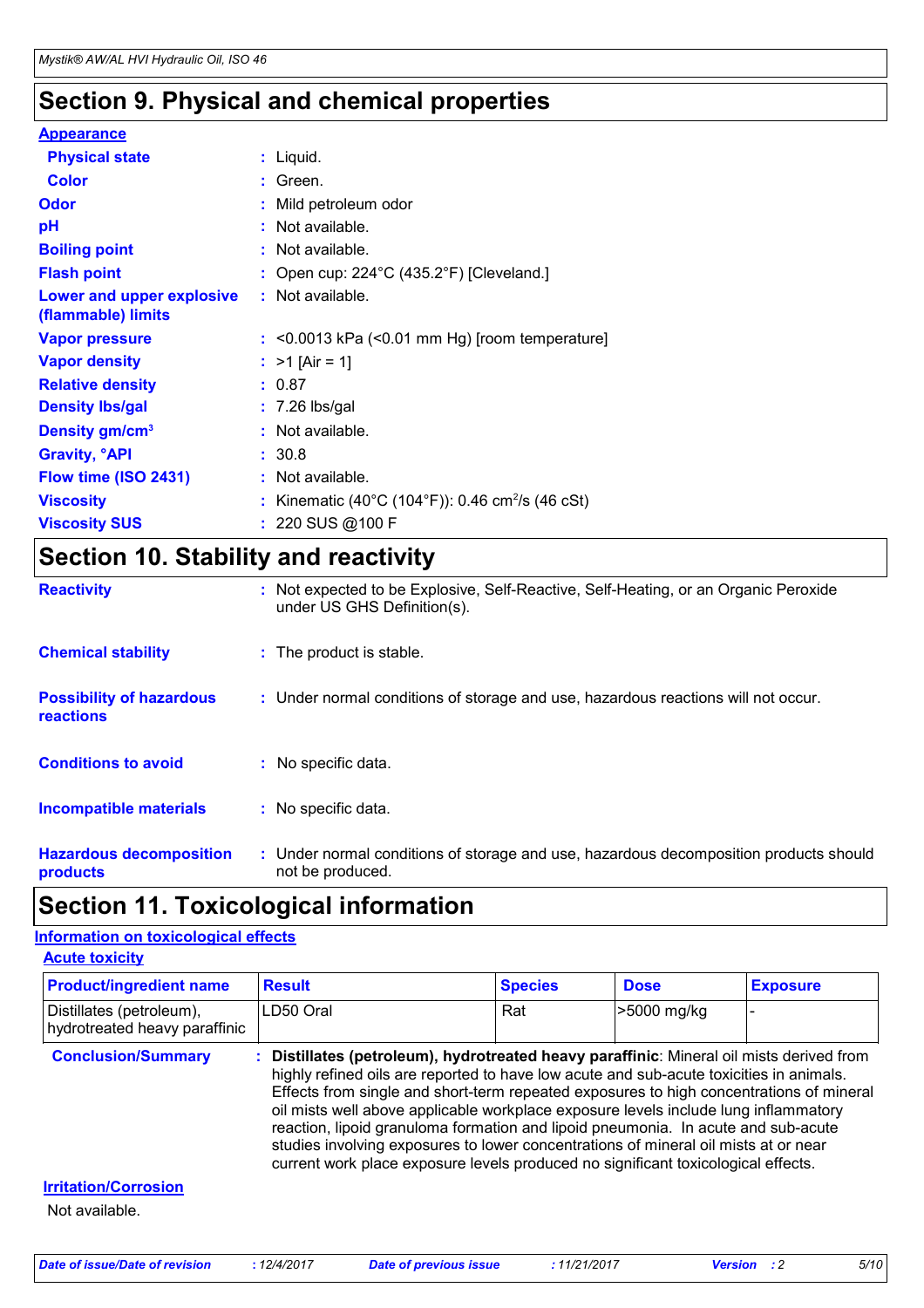# **Section 11. Toxicological information**

| <b>Skin</b>                                               | : No additional information.                                                                                      |
|-----------------------------------------------------------|-------------------------------------------------------------------------------------------------------------------|
| <b>Eyes</b>                                               | No additional information.                                                                                        |
| <b>Respiratory</b>                                        | : No additional information.                                                                                      |
| <b>Sensitization</b>                                      |                                                                                                                   |
| Not available.                                            |                                                                                                                   |
| <b>Skin</b>                                               |                                                                                                                   |
|                                                           | : No additional information.                                                                                      |
| <b>Respiratory</b>                                        | : No additional information.                                                                                      |
| <b>Mutagenicity</b><br>Not available.                     |                                                                                                                   |
|                                                           |                                                                                                                   |
| <b>Conclusion/Summary</b>                                 | : No additional information.                                                                                      |
| <b>Carcinogenicity</b><br>Not available.                  |                                                                                                                   |
| <b>Conclusion/Summary</b>                                 | : No additional information.                                                                                      |
| <b>Reproductive toxicity</b>                              |                                                                                                                   |
| Not available.                                            |                                                                                                                   |
| <b>Conclusion/Summary</b>                                 | : No additional information.                                                                                      |
| <b>Teratogenicity</b>                                     |                                                                                                                   |
| Not available.                                            |                                                                                                                   |
| <b>Conclusion/Summary</b>                                 | : No additional information.                                                                                      |
| <b>Specific target organ toxicity (single exposure)</b>   |                                                                                                                   |
| Not available.                                            |                                                                                                                   |
| <b>Specific target organ toxicity (repeated exposure)</b> |                                                                                                                   |
| Not available.                                            |                                                                                                                   |
| <b>Aspiration hazard</b><br>Not available.                |                                                                                                                   |
|                                                           |                                                                                                                   |
| <b>Information on the likely</b><br>routes of exposure    | : Not available.                                                                                                  |
| <b>Potential acute health effects</b>                     |                                                                                                                   |
| <b>Eye contact</b>                                        | : No known significant effects or critical hazards.                                                               |
| <b>Inhalation</b>                                         | No known significant effects or critical hazards.                                                                 |
| <b>Skin contact</b>                                       | Injection of pressurized hydrocarbons can cause severe permanent tissue damage.<br>Initial symptoms may be minor. |
| <b>Ingestion</b>                                          | : No known significant effects or critical hazards.                                                               |
|                                                           | <b>Symptoms related to the physical, chemical and toxicological characteristics</b>                               |
| <b>Eye contact</b>                                        | : No specific data.                                                                                               |
| <b>Inhalation</b>                                         | : No specific data.                                                                                               |
| <b>Skin contact</b>                                       | : No specific data.                                                                                               |
| <b>Ingestion</b>                                          | : No specific data.                                                                                               |
|                                                           | Delayed and immediate effects and also chronic effects from short and long term exposure                          |
| <b>Short term exposure</b>                                |                                                                                                                   |
| <b>Potential immediate</b><br>effects                     | : Not available.                                                                                                  |
| <b>Potential delayed effects</b>                          | : Not available.                                                                                                  |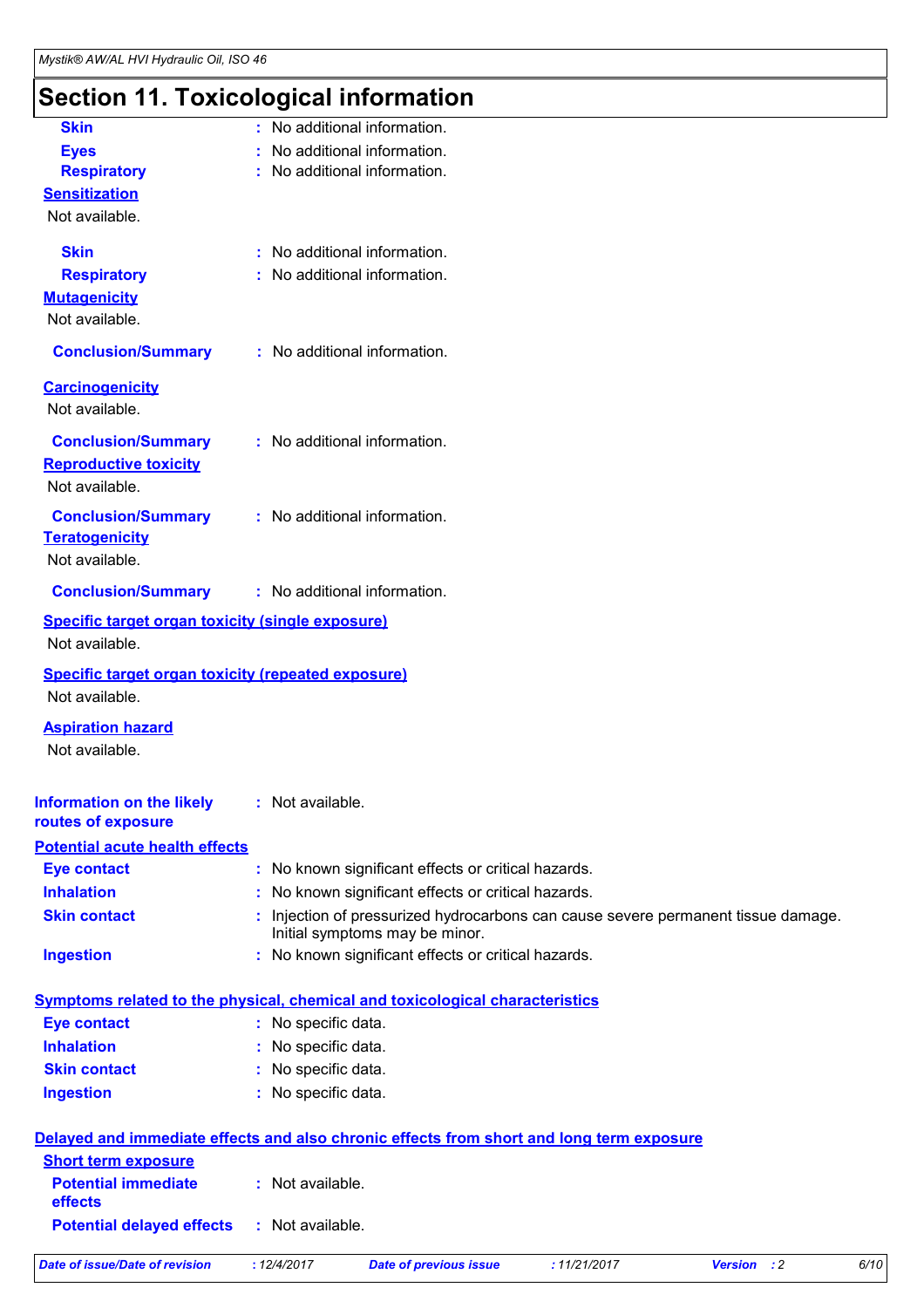### **Section 11. Toxicological information**

| Long term exposure                                |                                                     |
|---------------------------------------------------|-----------------------------------------------------|
| <b>Potential immediate</b><br><b>effects</b>      | : Not available.                                    |
| <b>Potential delayed effects : Not available.</b> |                                                     |
| <b>Potential chronic health effects</b>           |                                                     |
| Not available.                                    |                                                     |
| <b>General</b>                                    | : No known significant effects or critical hazards. |
| <b>Carcinogenicity</b>                            | : No known significant effects or critical hazards. |
| <b>Mutagenicity</b>                               | : No known significant effects or critical hazards. |
| <b>Teratogenicity</b>                             | : No known significant effects or critical hazards. |
| <b>Developmental effects</b>                      | : No known significant effects or critical hazards. |
| <b>Fertility effects</b>                          | : No known significant effects or critical hazards. |
|                                                   |                                                     |

# **Section 12. Ecological information**

| <b>Section 13. Disposal considerations</b>                                         |                                                     |  |
|------------------------------------------------------------------------------------|-----------------------------------------------------|--|
| <b>Other adverse effects</b>                                                       | : No known significant effects or critical hazards. |  |
| <b>Mobility in soil</b><br><b>Soil/water partition</b><br><b>coefficient (Koc)</b> | : Not available.                                    |  |
| <b>Bioaccumulative potential</b><br>Not available.                                 |                                                     |  |
| <b>Persistence and degradability</b><br><b>Conclusion/Summary</b>                  | : Not available.                                    |  |
| <b>Conclusion/Summary</b>                                                          | : Not available.                                    |  |
| <b>Toxicity</b><br>Not available.                                                  |                                                     |  |
|                                                                                    |                                                     |  |

The generation of waste should be avoided or minimized wherever possible. Disposal of this product, solutions and any by-products should at all times comply with the requirements of environmental protection and waste disposal legislation and any regional local authority requirements. Dispose of surplus and non-recyclable products via a licensed waste disposal contractor. Waste should not be disposed of untreated to the sewer unless fully compliant with the requirements of all authorities with jurisdiction. Waste packaging should be recycled. Incineration or landfill should only be considered when recycling is not feasible. This material and its container must be disposed of in a safe way. Empty containers or liners may retain some product residues. Avoid dispersal of spilled material and runoff and contact with soil, waterways, drains and sewers. **Disposal methods :**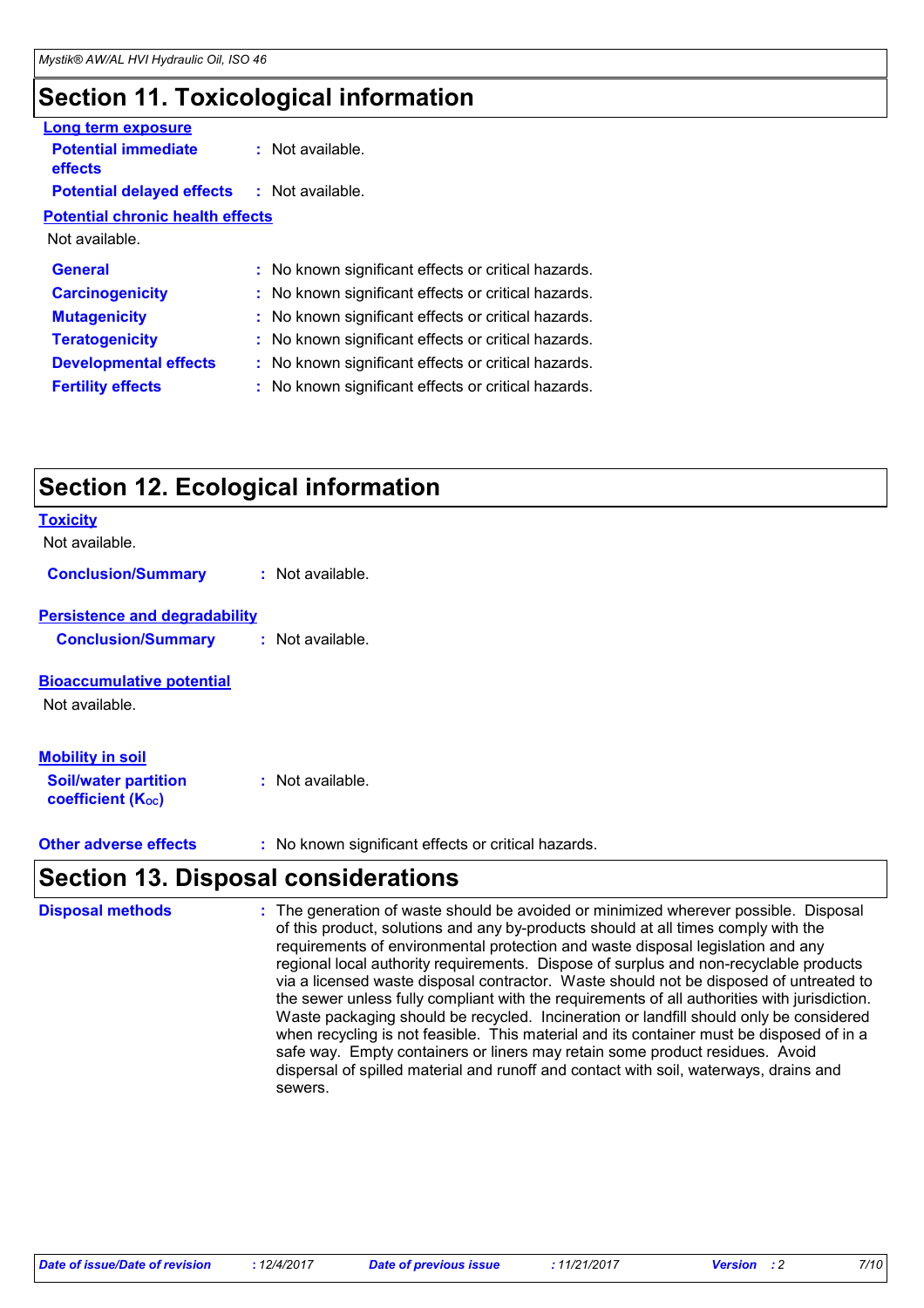# **Section 14. Transport information**

|                                      | <b>DOT Classification</b> | <b>IMDG</b>                  | <b>IATA</b>              |
|--------------------------------------|---------------------------|------------------------------|--------------------------|
| <b>UN number</b>                     | Not regulated.            | Not regulated.               | Not regulated.           |
| <b>UN proper</b><br>shipping name    |                           |                              |                          |
| <b>Transport</b><br>hazard class(es) |                           |                              |                          |
| <b>Packing group</b>                 | $\blacksquare$            | $\qquad \qquad \blacksquare$ | $\overline{\phantom{a}}$ |
| Environmental<br>hazards             | No.                       | No.                          | No.                      |

**Special precautions for user** : Transport within user's premises: always transport in closed containers that are upright and secure. Ensure that persons transporting the product know what to do in the event of an accident or spillage.

**Transport in bulk according to Annex II of MARPOL and the IBC Code :** Not available.

### **Section 15. Regulatory information**

| <b>U.S. Federal regulations</b>               | United States inventory (TSCA 8b): All components are listed or exempted.                                                                                                                                                                                                                                                                                                     |
|-----------------------------------------------|-------------------------------------------------------------------------------------------------------------------------------------------------------------------------------------------------------------------------------------------------------------------------------------------------------------------------------------------------------------------------------|
|                                               | Clean Water Act (CWA) 307: toluene; Phosphorodithioic acid, O,O-di-C1-14-alkyl<br>esters, zinc salts; phenol; naphthalene                                                                                                                                                                                                                                                     |
|                                               | Clean Water Act (CWA) 311: toluene; phenol; naphthalene                                                                                                                                                                                                                                                                                                                       |
|                                               | This material is classified as an oil under Section 311 of the Clean Water Act (CWA)<br>and the Oil Pollution Act of 1990 (OPA). Discharges or spills which produce a visible<br>sheen on waters of the United States, their adjoining shorelines, or into conduits leading<br>to surface waters must be reported to the EPA's National Response Center at (800)<br>424-8802. |
| <b>SARA 302/304</b>                           |                                                                                                                                                                                                                                                                                                                                                                               |
| <b>Composition/information on ingredients</b> |                                                                                                                                                                                                                                                                                                                                                                               |
| <b>SARA 304 RQ</b>                            | : Not applicable.                                                                                                                                                                                                                                                                                                                                                             |

**SARA 311/312 Classification :** Not applicable. **Composition/information on ingredients**

No products were found.

#### **Massachusetts** : None of the components are listed. **New York :** None of the components are listed. **New Jersey :** None of the components are listed. **Pennsylvania :** None of the components are listed. **State regulations**

#### **California Prop. 65 Clear and Reasonable Warnings (2018)**

**A** WARNING: This product can expose you to chemicals including Ethyl acrylate, Naphthalene, which are known to the State of California to cause cancer, and Toluene, which is known to the State of California to cause birth defects or other reproductive harm. For more information go to www.P65Warnings.ca.gov.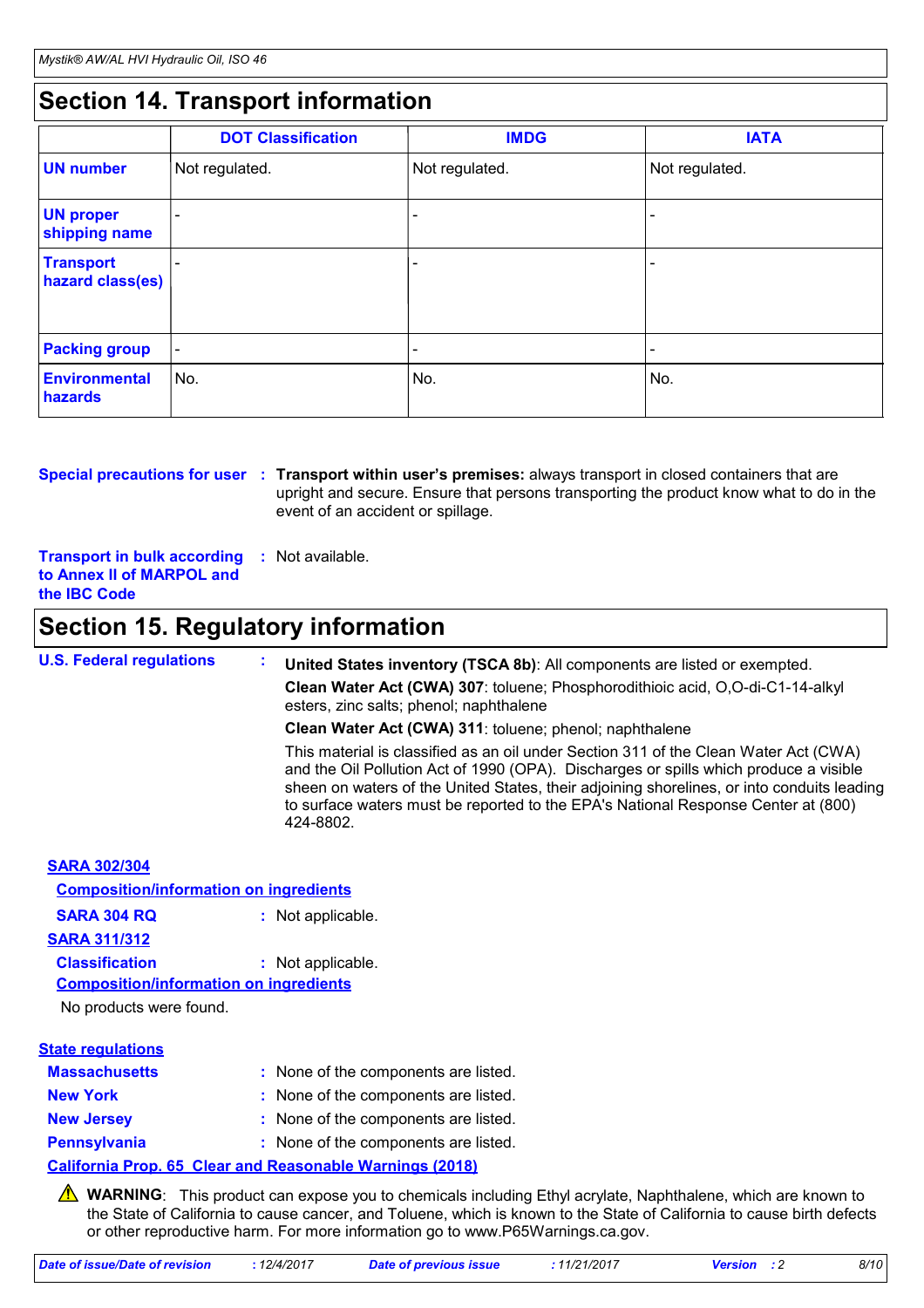### **Section 15. Regulatory information**

| <b>Ingredient name</b>           | $\frac{9}{6}$   | <b>Cancer</b>   | <b>Reproductive</b>                      | <b>No significant risk</b><br>level                           | <b>Maximum</b><br>acceptable dosage<br>level |
|----------------------------------|-----------------|-----------------|------------------------------------------|---------------------------------------------------------------|----------------------------------------------|
| toluene                          | < 0.1           | No.             | Yes.                                     |                                                               | Yes.                                         |
| ethyl acrylate                   | < 0.001         | Yes.            | No.                                      |                                                               |                                              |
| naphthalene                      | < 0.0001        | Yes.            | No.                                      | Yes.                                                          |                                              |
| <b>International regulations</b> |                 |                 |                                          |                                                               |                                              |
| <b>WHMIS (Canada)</b>            |                 |                 | : Not controlled under WHMIS (Canada).   |                                                               |                                              |
| <b>Inventory list</b>            |                 |                 |                                          |                                                               |                                              |
| <b>United States</b>             |                 |                 | : All components are listed or exempted. |                                                               |                                              |
| <b>Australia</b>                 |                 |                 | All components are listed or exempted.   |                                                               |                                              |
| <b>Canada</b>                    |                 |                 | All components are listed or exempted.   |                                                               |                                              |
| <b>China</b>                     |                 | Not determined. |                                          |                                                               |                                              |
| <b>Europe</b>                    |                 |                 | All components are listed or exempted.   |                                                               |                                              |
| <b>Japan</b>                     |                 |                 | Japan inventory (ISHL): Not determined.  | Japan inventory (ENCS): At least one component is not listed. |                                              |
| <b>Malaysia</b>                  | Not determined. |                 |                                          |                                                               |                                              |
| <b>New Zealand</b>               | Not determined. |                 |                                          |                                                               |                                              |
| <b>Philippines</b>               |                 |                 | All components are listed or exempted.   |                                                               |                                              |
| <b>Republic of Korea</b>         |                 |                 | All components are listed or exempted.   |                                                               |                                              |
| <b>Taiwan</b>                    | Not determined. |                 |                                          |                                                               |                                              |
| <b>Thailand</b>                  | Not determined. |                 |                                          |                                                               |                                              |
| <b>Turkey</b>                    | Not determined. |                 |                                          |                                                               |                                              |
| <b>Viet Nam</b>                  | Not determined. |                 |                                          |                                                               |                                              |

### **Section 16. Other information**

**National Fire Protection Association (U.S.A.)**



**Reprinted with permission from NFPA 704-2001, Identification of the Hazards of Materials for Emergency Response Copyright ©1997, National Fire Protection Association, Quincy, MA 02269. This reprinted material is not the complete and official position of the National Fire Protection Association, on the referenced subject which is represented only by the standard in its entirety.**

**Copyright ©2001, National Fire Protection Association, Quincy, MA 02269. This warning system is intended to be interpreted and applied only by properly trained individuals to identify fire, health and reactivity hazards of chemicals. The user is referred to certain limited number of chemicals with recommended classifications in NFPA 49 and NFPA 325, which would be used as a guideline only. Whether the chemicals are classified by NFPA or not, anyone using the 704 systems to classify chemicals does so at their own risk.**

#### **Procedure used to derive the classification**

|                                       | <b>Classification</b> |                               |             | <b>Justification</b> |      |
|---------------------------------------|-----------------------|-------------------------------|-------------|----------------------|------|
| Not classified.                       |                       |                               |             |                      |      |
| <b>History</b>                        |                       |                               |             |                      |      |
| <b>Date of printing</b>               | : 12/4/2017           |                               |             |                      |      |
| Date of issue/Date of<br>revision     | : 12/4/2017           |                               |             |                      |      |
| Date of previous issue                | : 11/21/2017          |                               |             |                      |      |
| <b>Version</b>                        | $\therefore$ 2        |                               |             |                      |      |
| <b>Date of issue/Date of revision</b> | : 12/4/2017           | <b>Date of previous issue</b> | :11/21/2017 | <b>Version</b> : 2   | 9/10 |